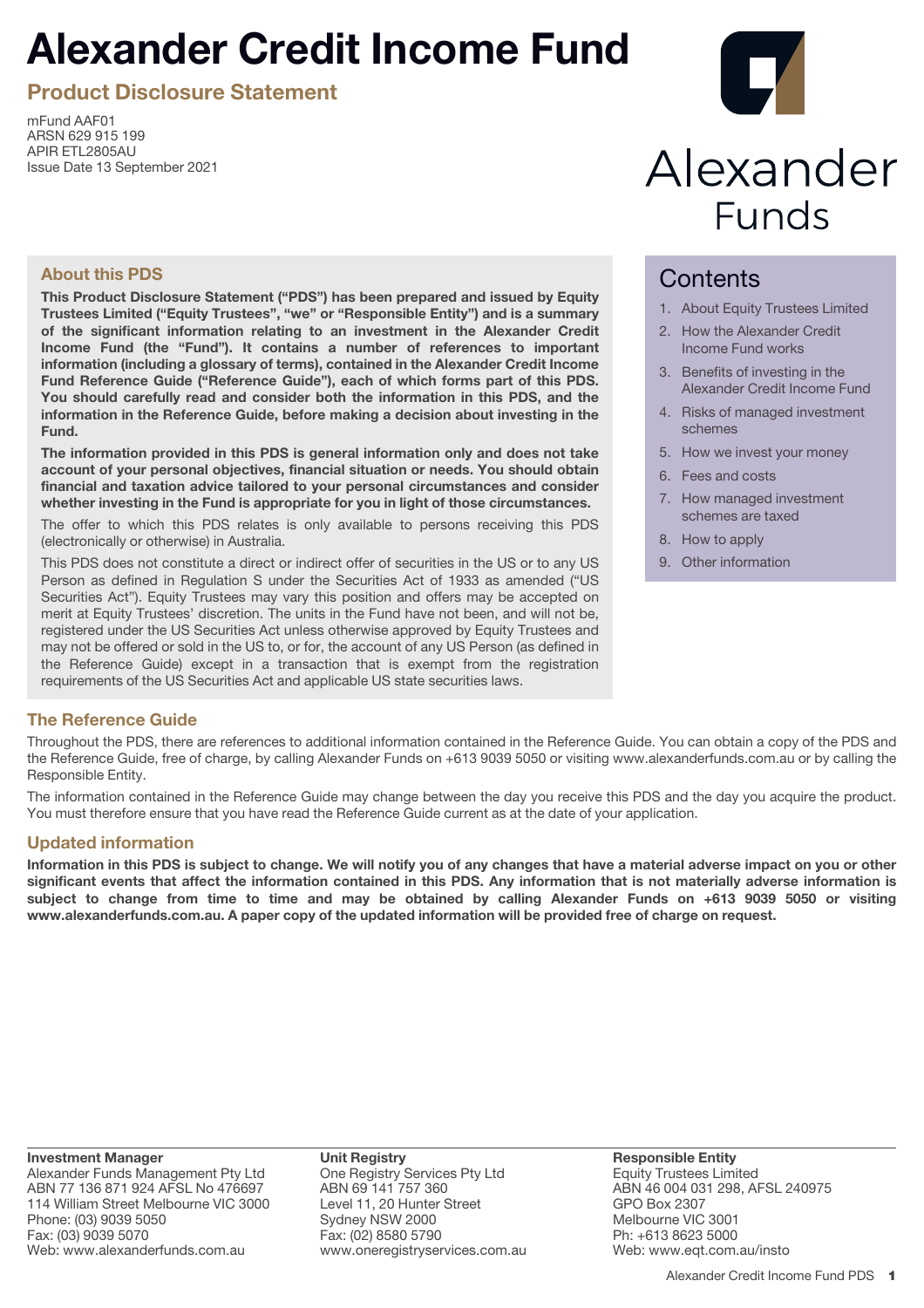# 1. About Equity Trustees Limited

# **The Responsible Entity**

#### **Equity Trustees Limited**

Equity Trustees Limited ABN 46 004 031 298 AFSL 240975, a subsidiary of EQT Holdings Limited ABN 22 607 797 615, which is a public company listed on the Australian Securities Exchange (ASX: EQT), is the Fund's responsible entity and issuer of this PDS. Established as a trustee and executorial service provider by a special Act of the Victorian Parliament in 1888, today Equity Trustees is a dynamic financial services institution which continues to grow the breadth and quality of products and services on offer.

Equity Trustees' responsibilities and obligations as the Fund's responsible entity are governed by the Fund's constitution ("Constitution"), the Corporations Act and general trust law. Equity Trustees has appointed Alexander Funds Management Pty Ltd ("Alexander Funds" or the "Investment Manager") as the investment manager of the Fund. Equity Trustees has appointed a custodian to hold the assets of the Fund. The custodian has no supervisory role in relation to the operation of the Fund and is not responsible for protecting your interests.

# **The Investment Manager**

#### **Alexander Funds Management Pty Ltd**

Alexander Funds is a boutique Australian fund manager that was established in 2009 and specialises in the fixed income credit markets. It has an absolute return focus and aims to provide its clients with regular distributions through investing in portfolios of fixed income credit products.

Alexander Funds has a proven track record of providing its clients with access to opportunities in the fixed income credit markets that they are not able to access directly or through other funds. It invests alongside its clients in every fund that it manages which adds to the level of trust that it has developed with its clients.

The Alexander Funds investment team has decades of experience in the global fixed income credit markets and have experienced managing credit portfolios through a number of business and economic cycles. This gives it the capabilities and the confidence to be able to identify the best relative value credit products in all types of markets.

# 2. How the Alexander Credit Income Fund works

The Fund is a registered managed investment scheme governed by the Constitution. The Fund comprises assets which are acquired in accordance with the Fund's investment strategy. Direct investors receive units in the Fund when they invest. In general, each unit represents an equal interest in the assets of the Fund subject to liabilities; however, it does not give investors an interest in any particular asset of the Fund.

If you invest in the Fund through an IDPS (as defined in the Reference Guide) you will not become an investor in the Fund. The operator or custodian of the IDPS will be the investor entered in the Fund's register and will be the only person who is able to exercise the rights and receive the benefits of a direct investor. Your investment in the Fund through the IDPS will be governed by the terms of your IDPS. Please direct any queries and requests relating to your investment to your IDPS Operator. Alexander Funds Management generally does not receive underlying investor data from IDPS operators. Unless otherwise stated, the information in the PDS applies to direct investors.

# **Applying for units**

You can acquire units by completing the Application Form that accompanies this PDS or by making an application through the mFund settlement service ("mFund") by placing a buy order for units with your licensed broker. The minimum initial investment amount for the Fund is \$25,000.

Completed Application Forms should be sent along with your identification documents (if applicable) to:

Alexander Credit Income Fund C/- One Registry Services PO Box R1479 Royal Exchange NSW 1225

Please note that cash and cheques cannot be accepted.

If applying via mFund you will need to provide the application money directly to your licensed broker.

We reserve the right to accept or reject applications in whole or in part at our discretion. We have the discretion to delay processing applications where we believe this to be in the best interest of the Fund's investors.

The price at which units are acquired is determined in accordance with the Constitution ("Application Price"). The Application Price on a Business Day is, in general terms, equal to the Net Asset Value ("NAV") of the Fund, divided by the number of units on issue and adjusted for transaction costs ("Buy Spread"). At the date of this PDS, the Buy Spread is 0.10%.

The Buy Spread may change depending on the liquidity of the assets within the Fund's portfolio at that time. This is outlined in the Reference Guide. Any changes to the spreads after the date of this PDS will be published on Alexander Fund's website at www.alexanderfunds.com.au/acif-pricing-information.

The Application Price will vary as the market value of assets in the Fund rises or falls.

# **Making additional investments**

You can make additional investments into the Fund at any time by sending us your additional investment amount together with a completed Additional Application Form. The minimum additional investment into the Fund is \$10,000.

#### **Distributions**

An investor's share of any distributable income is calculated in accordance with the Constitution and is generally based on the number of units held by the investor at the end of the distribution period.

The Fund usually distributes income quarterly at the end of June, September, December and March, however, Equity Trustees may change the distribution frequency without notice. Distributions are calculated effective the last day of each distribution period and are normally paid to investors as soon as practicable after the distribution calculation date.

Investors in the Fund can indicate a preference to have their distribution:

- reinvested back into the Fund; or
- directly credited to their AUD Australian domiciled bank account.

Investors who do not indicate a preference will have their distributions automatically reinvested. Applications for reinvestment will be taken to be received immediately prior to the next Business Day after the relevant distribution period. There is no Buy Spread on distributions that are reinvested.

In some circumstances, the Constitution may allow for an investor's withdrawal proceeds to be taken to include a component of distributable income.

Indirect Investors should review their IDPS Guide for information on how and when they receive any income distribution.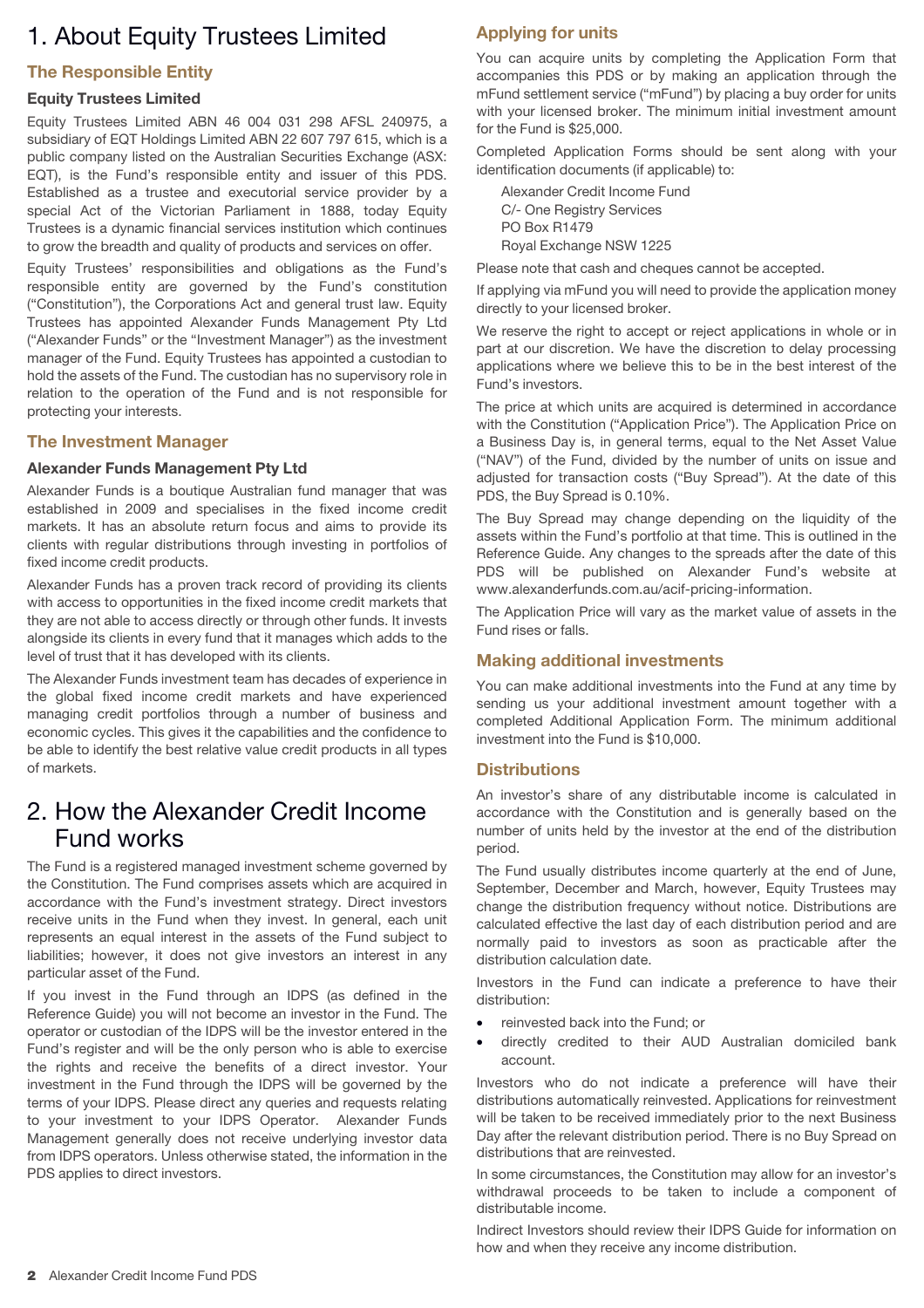### **Access to your money**

Investors in the Fund can generally withdraw their investment by completing a signed written request to withdraw from the Fund and mailing it to:

Alexander Credit Income Fund C/- One Registry Services PO Box R1479 Royal Exchange NSW 1225

Or sending it by fax to (02) 8580 5790

Or sending it by email to alexander@oneregistryservices.com.au

Or by making a withdrawal request through mFund by placing a sell order for units with your licensed broker.

The minimum withdrawal amount is \$10,000. Once we receive and accept your withdrawal request, we may act on your instruction without further enquiry if the instruction bears your account number or investor details and your (apparent) signature(s), or your authorised signatory's (apparent) signature(s) or if the withdrawal is received via mFund.

Equity Trustees will generally allow an investor to access their investment within 5 business days of acceptance of a withdrawal request by transferring the withdrawal proceeds to such investor's nominated bank account or, where the request is received via mFund, to the investor's licensed broker. However, Equity Trustees is allowed to reject withdrawal requests, and also to make payment up to 21 days after acceptance of a request (which may be extended in certain circumstances) as outlined in the Constitution and Reference Guide.

We reserve the right to accept or reject withdrawal requests in whole or in part at our discretion.

The price at which units are withdrawn is determined in accordance with the Constitution ("Withdrawal Price"). The Withdrawal Price on a Business Day is, in general terms, equal to the NAV of the Fund, divided by the number of units on issue and adjusted for transaction costs ("Sell Spread"). At the date of this PDS, the Sell Spread is 0.10%.

The Sell Spread may change depending on the liquidity of the assets within the Fund's portfolio at that time. Any changes to the spreads after the date of this PDS will be published on Alexander Fund's website at www.alexanderfunds.com.au/acif-pricing-information.

The Withdrawal Price will vary as the market value of assets in the Fund rises or falls.

Equity Trustees reserves the right to fully redeem your investment if your investment balance in the Fund falls below \$25,000 as a result of processing your withdrawal request. In certain circumstances, for example, when there is a freeze on withdrawals, where accepting a withdrawal is not in the best interests of investors in the Fund including due to one or more circumstances outside its control or where the Fund is not liquid (as defined in the Corporations Act), Equity Trustees can deny or suspend a withdrawal request and you may not be able to withdraw your funds in the usual processing times or at all. When the Fund is not liquid, an investor can only withdraw when Equity Trustees makes a withdrawal offer to investors in accordance with the Corporations Act. Equity Trustees is not obliged to make such offers.

If you are an Indirect Investor, you need to provide your withdrawal request directly to your IDPS Operator. The time to process a withdrawal request will depend on the particular IDPS Operator and the terms of the IDPS.

#### **Unit pricing discretions policy**

Equity Trustees has developed a formal written policy in relation to the guidelines and relevant factors taken into account when exercising any discretion in calculating unit prices (including determining the value of the assets and liabilities). A copy of the policy and, where applicable and to the extent required, any other relevant documents in relation to the policy will be made available free of charge on request.

# **Additional information**

If and when the Fund has 100 or more direct investors, it will be classified by the Corporations Act as a 'disclosing entity'. As a disclosing entity, the Fund will be subject to regular reporting and disclosure obligations. Investors would then have a right to obtain a copy, free of charge, of any of the following documents:

- the most recent annual financial report lodged with ASIC ("Annual Report");
- any subsequent half yearly financial report lodged with ASIC after the lodgement of the Annual Report; and
- any continuous disclosure notices lodged with ASIC after the Annual Report but before the date of this PDS.

Equity Trustees will comply with any continuous disclosure obligation by lodging documents with ASIC as and when required.

Copies of these documents lodged with ASIC in relation to the Fund may be obtained from ASIC through ASIC's website.

#### **Further reading**

You should read the important information in the Reference Guide about:

- Application cut-off times;
- Application terms;
- mFund
- Authorised signatories;
- Reports:
- Withdrawal cut-off times;
- Withdrawal terms; and
- Withdrawal restrictions,

under the "Investing in the Alexander Fixed Income Fund", "Managing your investment" and "Withdrawing your investment" sections before making a decision. Go to the Reference Guide which is available at www.alexanderfunds.com.au. The material relating to these matters may change between the time when you read this PDS and the day when you acquire the product.

# 3. Benefits of investing in the Alexander Credit Income Fund

The Fund is managed by experienced fixed income specialists who have extensive knowledge of the products that they invest in. The Investment Manager has access to opportunities in the fixed income credit markets that are not available to non-institutional investors.

The Fund aims to provide quarterly distributions with low volatility in its unit price.

# 4. Risks of managed investment schemes

All investments carry risks. Different investment strategies may carry different levels of risk, depending on the assets acquired under the strategy. Assets with the highest long-term returns may also carry the highest level of short-term risk. The significant risks below should be considered in light of your risk profile when deciding whether to invest in the Fund. Your risk profile will vary depending on a range of factors, including your age, the investment time frame (how long you wish to invest for), your other investments or assets and your risk tolerance.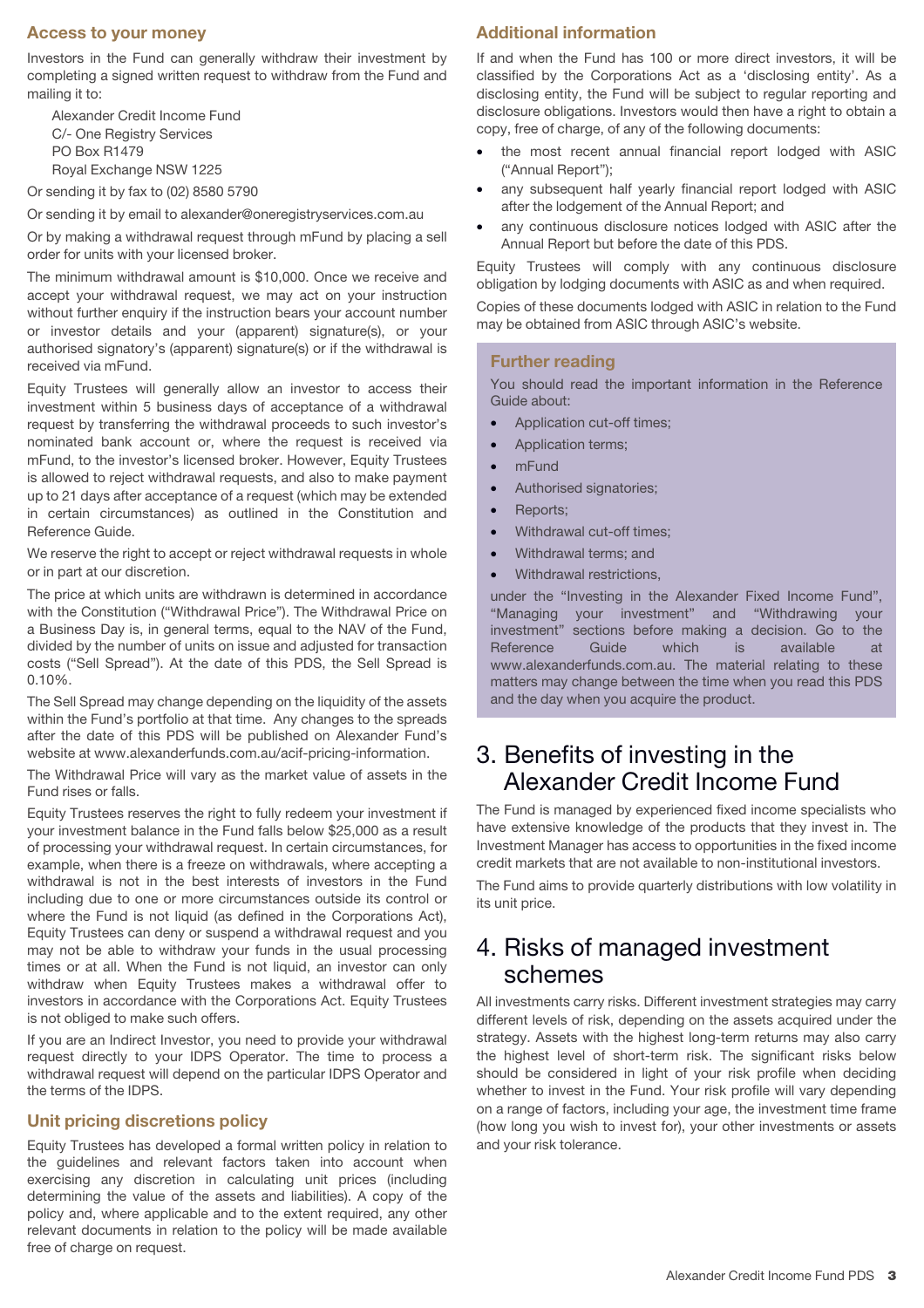The Responsible Entity and the Investment Manager do not guarantee the liquidity of the Fund's investments, repayment of capital or any rate of return or the Fund's investment performance. The value of the Fund's investments will vary. Returns are not guaranteed and you may lose money by investing in the Fund. The level of returns will vary and future returns may differ from past returns. Laws affecting managed investment schemes may change in the future. The structure and administration of the Fund is also subject to change.

In addition, we do not offer advice that takes into account your personal financial situation, including advice about whether the Fund is suitable for your circumstances. If you require personal financial or taxation advice, you should contact a licensed financial adviser and/or taxation adviser.

#### **Concentration Risk**

Concentration risk is the risk that the Fund is not diversified enough. The Fund targets an asset allocation range that aims to reduce concentration risk although this may not be achievable when the Fund is in its embryonic stage.

#### **Credit Risk**

Credit risk is the risk that a loss incurred when the borrower or an issuer of a security fails to pay their principal or interest obligations when they are due. This is the primary risk within the portfolio and it is analysed in many different ways by the Investment Manager.

Credit limits, which are set through risk management processes, provide a framework for the amount of credit risk that the Fund can take, and this risk can be supplemented or hedged through the use of tools such as credit derivatives.

#### **Currency Risk**

The Fund is denominated in Australian dollars, but the portfolio may include investments that are denominated in foreign currency and a move in the relevant foreign currency may impact the value of that investment.

#### **Derivative Risk**

The Fund may invest in derivatives for investment purposes as well as for hedging purposes. The use of derivatives can lead to losses because of adverse movements in the price or value of the asset, index, rate or instrument underlying a derivative, the failure of a counterparty (as a result of its bankruptcy, insolvency or default), the illiquidity of the instrument, or tax or regulatory constraints.

#### **Economic Risk**

Economic risk is the risk that certain events or circumstances may cause a downturn in economic conditions which may adversely impact the value and liquidity of the Fund's investments.

#### **Inflation Risk**

This is the risk that inflation will undermine the performance of the Fund. This is not a significant risk because the Fund primarily invests in assets that have floating rate coupons. If inflation rises the floating rate coupon on these assets generally also rises.

#### **Interest Rate Risk**

Interest rate risk is the risk that a loss is incurred by the Fund's investments due to a change in the level of interest rates.

#### **Liquidity Risk**

There is no guaranteed market for the credit products that the Fund invests in. Accordingly, the Fund may need to wait before it is able to liquidate various assets in its portfolio.

The Investment Manager attempts to mitigate the liquidity risk factor by aiming to have the Fund have sufficient cash or liquid assets to meet liquidity requirements. Note that we do not guarantee the liquidity of the Fund's investments.

#### **Manager Risk and Key Person Risk**

The Investment Manager's investment strategy may not be successful and may result in the underperformance of the Fund, the Investment Manager may fail to implement the investment strategy and key staff with extensive investment experience may leave.

Personnel within the Investment Manager's team may also change from time to time.

Manager risk and key person risk are mitigated to the extent that the portfolio managers have ownership in Alexander Funds.

#### **Pandemic and other unforeseen event risk**

Health crises, such as pandemic and epidemic diseases, as well as other catastrophes that interrupt the expected course of events, such as natural disasters, war or civil disturbance, acts of terrorism, power outages and other unforeseeable and external events, and the public response to or fear of such diseases or events, have and may in the future have an adverse effect on the economies and financial markets either in specific countries or worldwide and consequently on the value of the Fund's investments. Further, under such circumstances the operations, including functions such as trading and valuation, of the Investment Manager and other service providers could be reduced, delayed, suspended or otherwise disrupted.

# 5. How we invest your money

**Warning**: When choosing to invest in the Fund or an option of the Fund, you should consider the likely investment returns, the risks of investing and your investment time frame.

#### **Investment objective**

The Fund has an absolute return focus and aims to provide clients with a regular income stream by investing in a diversified portfolio of primarily, investment grade, Australasian fixed income credit assets.

#### **Benchmark**

The Ausbond Bank Bill Index plus 1%.

#### **Minimum suggested time frame**

3 to 5 years.

#### **Risk level**

Low to medium.

# **Investor suitability**

The Fund is suited to retail or wholesale investors seeking an investment that aims to provide quarterly distributions and low volatility.

#### **Investment style and approach**

The Investment Manager applies a Relative Value Trading approach to identifying opportunities in the fixed income credit markets and an overall hedging strategy that looks to protect against systemic shocks to the markets. The portfolio targets a Credit Duration range of positive five years to negative two years and an Interest Rate Duration range of positive one year to zero years. This means that the portfolio can be short credit risk.

The Fund may use derivatives for both investment and hedging purposes. The derivatives used by the Fund may include exchange traded derivatives and over-the-counter derivatives such as credit default swaps, interest rate swaps and cross currency swaps.

#### **Asset allocation**

The Fund can invest in the full spectrum of fixed income credit assets including but not limited to: corporate bonds, corporate debt, bank bills, commercial paper, bank loans, hybrids, unit trusts, mortgage-backed securities, asset backed securities, credit and other derivatives and credit linked notes and convertible preference and ordinary shares.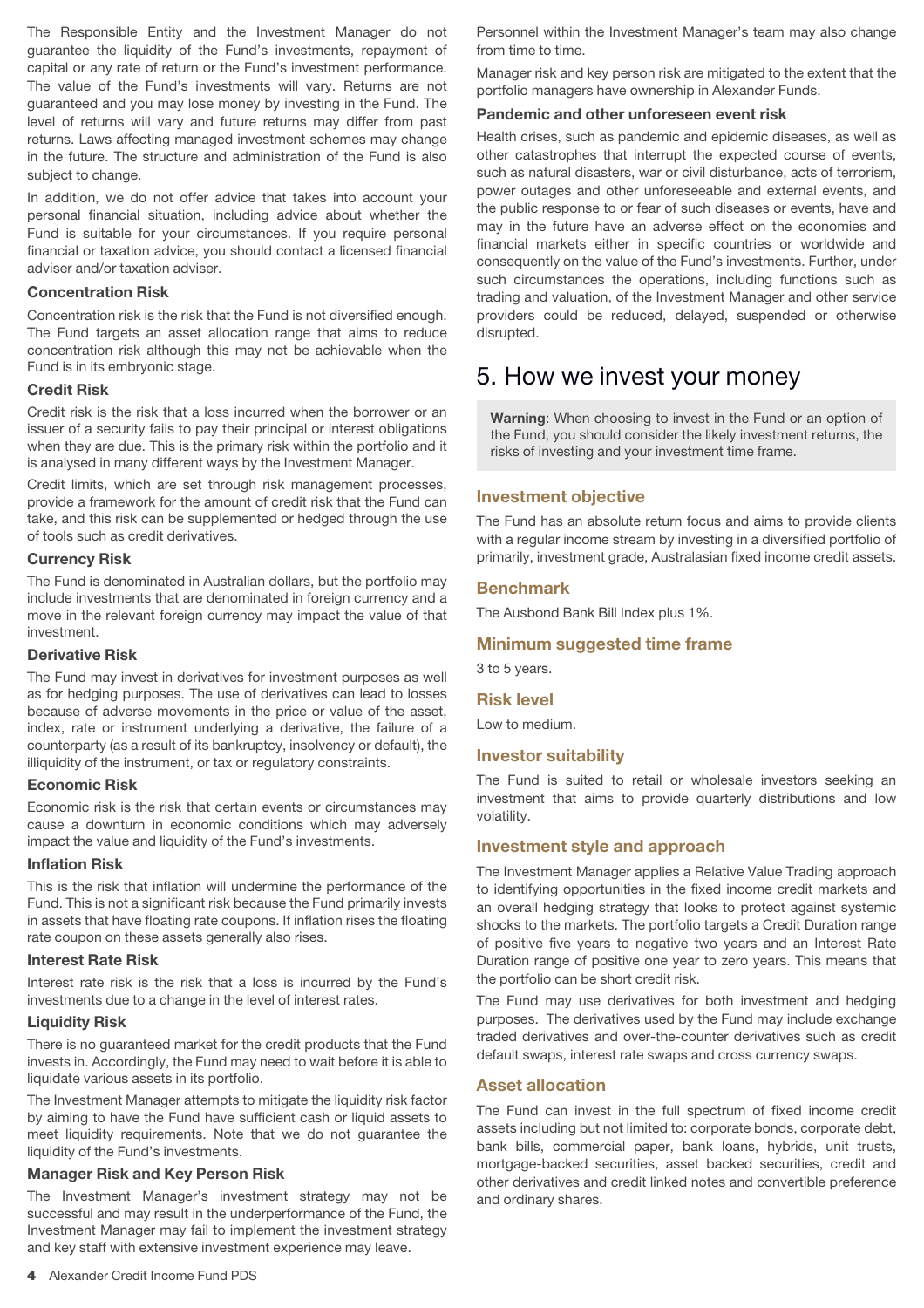The Fund targets the following asset allocation ranges. These ranges are measured on the face value of each asset. This may not be achievable when the Fund is less than \$100m. Further due to movements in the market or similar events, the guidelines set out below may not be adhered to from time to time. In these circumstances, the Manager will seek to bring the Fund's investments within the guidelines within a reasonable period of time.

#### **Investment Grade Allocation Range**

Investment Grade - 75% to 100%

Non-Investment Grade or Unrated - 0% to 25%

#### **Asset Type Allocation Range**

Cash - 0% to 100%

Corporate Bonds/Loans - 0% to 100%

Senior and Subordinated Bank Debt - 0% to 50%

Bank Tier 1 - 0% to 20%

Residential Mortgage-Backed Securities - 0% to 25%

Asset Backed Securities - 0% to 25%

Commercial Mortgage-Backed Securities – 0% to 15%

# **Regional Asset Allocation Range**

Australasia - 60% to 100%

North America - 0% to 20%

Europe - 0% to 20%

### **Changing the investment strategy**

The investment strategy and asset allocation parameters may be changed. If a change is to be made, investors in the Fund will be notified in accordance with the Corporations Act.

# **Labour, environmental, social and ethical considerations**

The Responsible Entity and the Investment Manager do not generally take into account labour standards or environmental, social or ethical considerations for the purposes of selecting, retaining or realising investments.

#### **Fund performance**

Investors can review the Fund's performance at www.alexanderfunds.com.au

# 6. Fees and costs

# **DID YOU KNOW?**

**Small differences in both investment performance and fees and costs can have a substantial impact on your long-term returns.**

**For example, total annual fees and costs of 2% of your investment balance rather than 1% could reduce your final return by up to 20% over a 30-year period (for example, reduce it from \$100,000 to \$80,000).**

**You should consider whether features such as superior investment performance or the provision of better member services justify higher fees and costs.**

**You may be able to negotiate to pay lower fees. Ask the fund or your financial adviser.**

### **TO FIND OUT MORE**

If you would like to find out more, or see the impact of the fees based on your own circumstances, the **Australian Securities and Investments Commission (ASIC)** Moneysmart website (www.moneysmart.gov.au) has a managed funds fee calculator to help you check out different fee options.

The information in the following Fees and Costs Summary can be used to compare costs between different simple managed investment schemes. Fees and costs can be paid directly from an investor's account or deducted from investment returns. For information on tax please see Section 7 of this PDS.

#### **Fees and Costs Summary**

| <b>Alexander Credit Income Fund</b>                                                                                    |                                 |                                                                                                                                                                                                                                                                                                                                                                                                                                 |  |  |
|------------------------------------------------------------------------------------------------------------------------|---------------------------------|---------------------------------------------------------------------------------------------------------------------------------------------------------------------------------------------------------------------------------------------------------------------------------------------------------------------------------------------------------------------------------------------------------------------------------|--|--|
| Type of fee or<br>cost                                                                                                 | Amount                          | How and when paid                                                                                                                                                                                                                                                                                                                                                                                                               |  |  |
| Ongoing annual fees and costs <sup>1</sup>                                                                             |                                 |                                                                                                                                                                                                                                                                                                                                                                                                                                 |  |  |
| Management fees<br>and costs<br>The fees and<br>costs for<br>managing your<br>investment <sup>2</sup>                  | 0.66% of the NAV<br>of the Fund | The management fees<br>component of<br>management fees and<br>costs are accrued daily<br>and paid from the Fund<br>monthly in arrears and<br>reflected in the unit<br>price. Otherwise, the<br>fees and costs are<br>variable and deducted<br>and reflected in the unit<br>price of the Fund as<br>they are incurred.                                                                                                           |  |  |
| Performance fees<br>Amounts<br>deducted from<br>your investment in<br>relation to the<br>performance of<br>the product | Not applicable                  | Not applicable                                                                                                                                                                                                                                                                                                                                                                                                                  |  |  |
| <b>Transaction costs</b><br>The costs incurred<br>by the scheme<br>when buying or<br>selling assets                    | 0.00% of the NAV<br>of the Fund | Transaction costs are<br>variable and deducted<br>from the Fund as they<br>are incurred and<br>reflected in the unit<br>price. They are<br>disclosed net of<br>amounts recovered by<br>the buy-sell spread.<br>Any transaction costs<br>at the interposed<br>vehicle level are<br>reflected in the value of<br>the Fund's investment<br>in the relevant<br>interposed vehicle, and<br>therefore reflected in<br>the unit price. |  |  |
| Member activity related fees and costs (fees for services or<br>when your money moves in or out of the scheme)         |                                 |                                                                                                                                                                                                                                                                                                                                                                                                                                 |  |  |

| Establishment fee                  | Not applicable | Not applicable |
|------------------------------------|----------------|----------------|
| The fee to open<br>your investment |                |                |
| Contribution fee                   | Not applicable | Not applicable |
| The fee on each                    |                |                |
| amount                             |                |                |
| contributed to                     |                |                |
| your investment                    |                |                |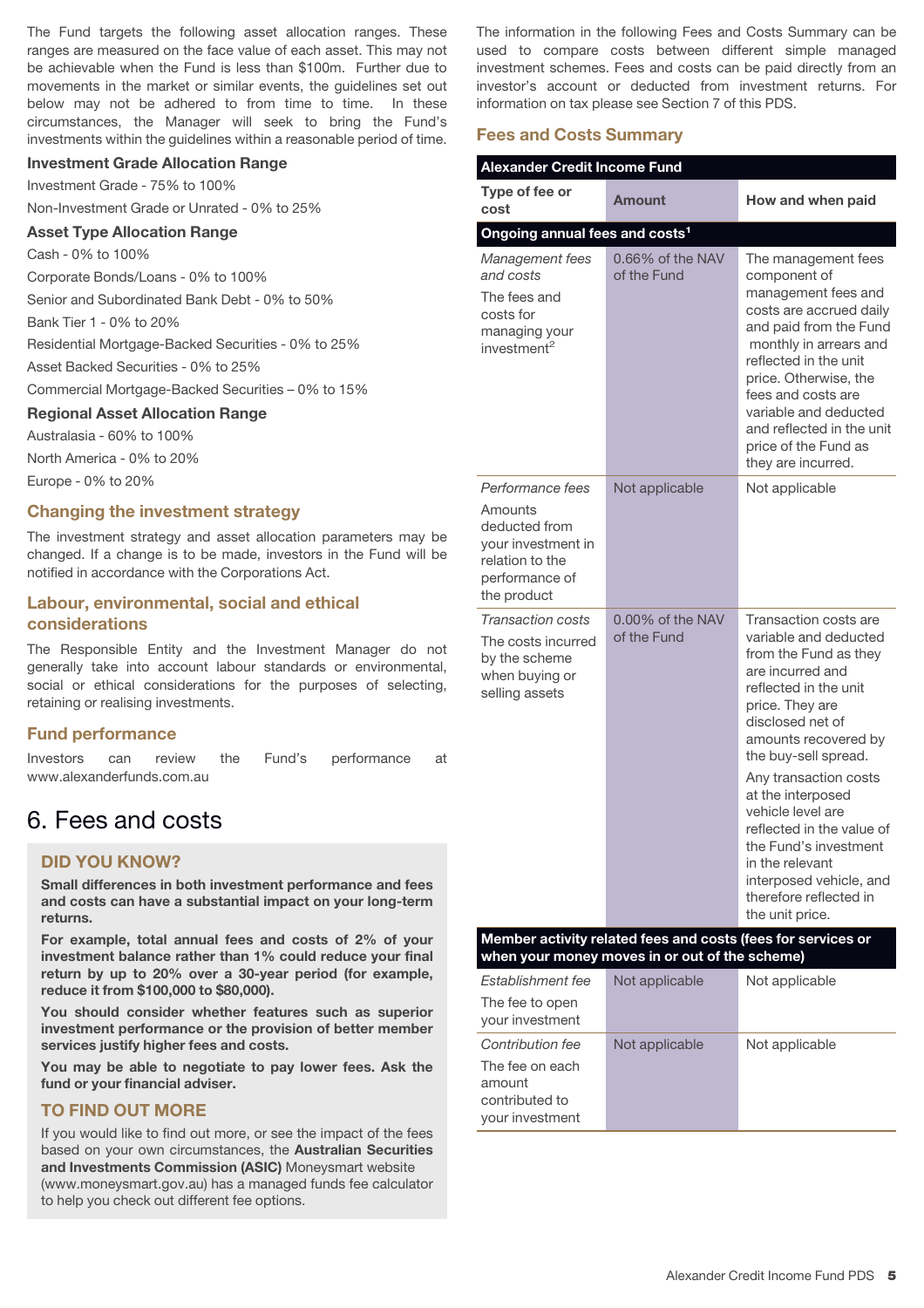| <b>Alexander Credit Income Fund</b>                                                                                                    |                                            |                                                                                                                                                                                                                                                                                                                                                                                                               |  |  |
|----------------------------------------------------------------------------------------------------------------------------------------|--------------------------------------------|---------------------------------------------------------------------------------------------------------------------------------------------------------------------------------------------------------------------------------------------------------------------------------------------------------------------------------------------------------------------------------------------------------------|--|--|
| Type of fee or<br>cost                                                                                                                 | Amount                                     | How and when paid                                                                                                                                                                                                                                                                                                                                                                                             |  |  |
| Buy-sell spread<br>An amount<br>deducted from<br>your investment<br>representing costs<br>incurred in<br>transactions by<br>the scheme | 0.10% upon entry<br>and 0.10% upon<br>exit | These costs are an<br>additional cost to the<br>investor but are<br>incorporated into the<br>unit price and arise<br>when investing<br>application monies and<br>funding withdrawals<br>from the Fund and are<br>not separately charged<br>to the investor. The<br>Buy Spread is paid into<br>the Fund as part of an<br>application and the Sell<br>Spread is left in the<br>Fund as part of a<br>redemption. |  |  |
| Withdrawal fee<br>The fee on each<br>amount you take<br>out of your<br>investment                                                      | Not applicable                             | Not applicable                                                                                                                                                                                                                                                                                                                                                                                                |  |  |
| Fxit fee<br>The fee to close<br>your investment                                                                                        | Not applicable                             | Not applicable                                                                                                                                                                                                                                                                                                                                                                                                |  |  |
| Switching fee<br>The fee for<br>changing<br>investment<br>options                                                                      | Not applicable                             | Not applicable                                                                                                                                                                                                                                                                                                                                                                                                |  |  |

<sup>1</sup> All fees quoted above are inclusive of Goods and Services Tax (GST) and net of any Reduced Input Tax Credits (RITC). See below for more details as to how the relevant fees and costs are calculated.

 $2$  The management fee component of management fees and costs can be negotiated. See "Differential fees" in the "Additional Explanation of Fees and Costs" below.

# **Additional Explanation of Fees and Costs**

#### **Management fees and costs**

The management fees and costs include amounts payable for administering and operating the Fund, investing the assets of the Fund, expenses and reimbursements in relation to the Fund and indirect costs if applicable.

Management fees and costs do not include performance fees or transaction costs, which are disclosed separately.

The management fees component of management fees and costs of 0.65% p.a. of the NAV of the Fund is payable to the Responsible Entity of the Fund for managing the assets and overseeing the operations of the Fund. The management fees component is accrued daily and paid from the Fund monthly in arrears and reflected in the unit price. As at the date of this PDS, the management fees component covers certain ordinary expenses such as Responsible Entity fees, investment management fees, custodian fees, and administration and audit fees.

The indirect costs and other expenses component of 0.01% p.a. of the NAV of the Fund may include other ordinary expenses of operating the Fund, as well as management fees and costs (if any) arising from interposed vehicles in or through which the Fund invests and the costs of investing in over-the-counter derivatives to gain investment exposure to assets or implement the Fund's investment strategy (if any). The indirect costs and other expenses component is variable and reflected in the unit price of the Fund as the relevant fees and costs are incurred. They are borne by investors, but they are not paid to the Responsible Entity or Investment Manager. The indirect costs and other expenses component is based on the relevant costs incurred during the financial year ended 30 June 2020.

Actual indirect costs for the current and future years may differ. If in future there is an increase to indirect costs disclosed in this PDS, updates will be provided on Equity Trustees' website at www.eqt.com.au/insto where they are not otherwise required to be disclosed to investors under law.

#### **Transaction costs**

In managing the assets of the Fund, the Fund may incur transaction costs such as brokerage, buy-sell spreads in respect of the underlying investments of the Fund, settlement costs, clearing costs and applicable stamp duty when assets are bought and sold, and the costs of over-the-counter derivatives that reflect transaction costs that would arise if the Fund held the ultimate reference assets, as well as the costs of over-the-counter derivatives used for hedging purposes. Transaction costs also include costs incurred by interposed vehicles in which the Fund invests (if any), that would have been transaction costs if they had been incurred by the Fund itself. Transaction costs are an additional cost to the investor where they are not recovered by the Buy/Sell Spread, and are generally incurred when the assets of the Fund are changed in connection with day-to-day trading or when there are applications or withdrawals which cause net cash flows into or out of the Fund.

The Buy/Sell Spread that is disclosed in the Fees and Costs Summary is a reasonable estimate of transaction costs that the Fund will incur when buying or selling assets of the Fund. These costs are an additional cost to the investor but are incorporated into the unit price and arise when investing application monies and funding withdrawals from the Fund and are not separately charged to the investor. The Buy Spread is paid into the Fund as part of an application and the Sell Spread is left in the Fund as part of a redemption and not paid to Equity Trustees or the Investment Manager. The estimated Buy/Sell Spread is 0.10% upon entry and 0.10% upon exit. The dollar value of these costs based on an application or a withdrawal of \$25,000 is \$25 for each individual transaction. The Buy/Sell Spread can be altered by the Responsible Entity at any time and www.alexanderfunds.com.au will be updated as soon as practicable to reflect any change. The Responsible Entity may also waive the Buy/Sell Spread in part or in full at its discretion. The transaction costs figure in the Fees and Costs Summary is shown net of any amount recovered by the Buy/Sell Spread charged by the Responsible Entity.

Transaction costs generally arise through the day-to-day trading of the Fund's assets and are reflected in the Fund's unit price as an additional cost to the investor, as and when they are incurred.

The gross transaction costs for the Fund are 0.26% p.a. of the NAV of the Fund, which is based on the relevant costs incurred during the financial year ended 30 June 2020.

However, actual transaction costs for future years may differ.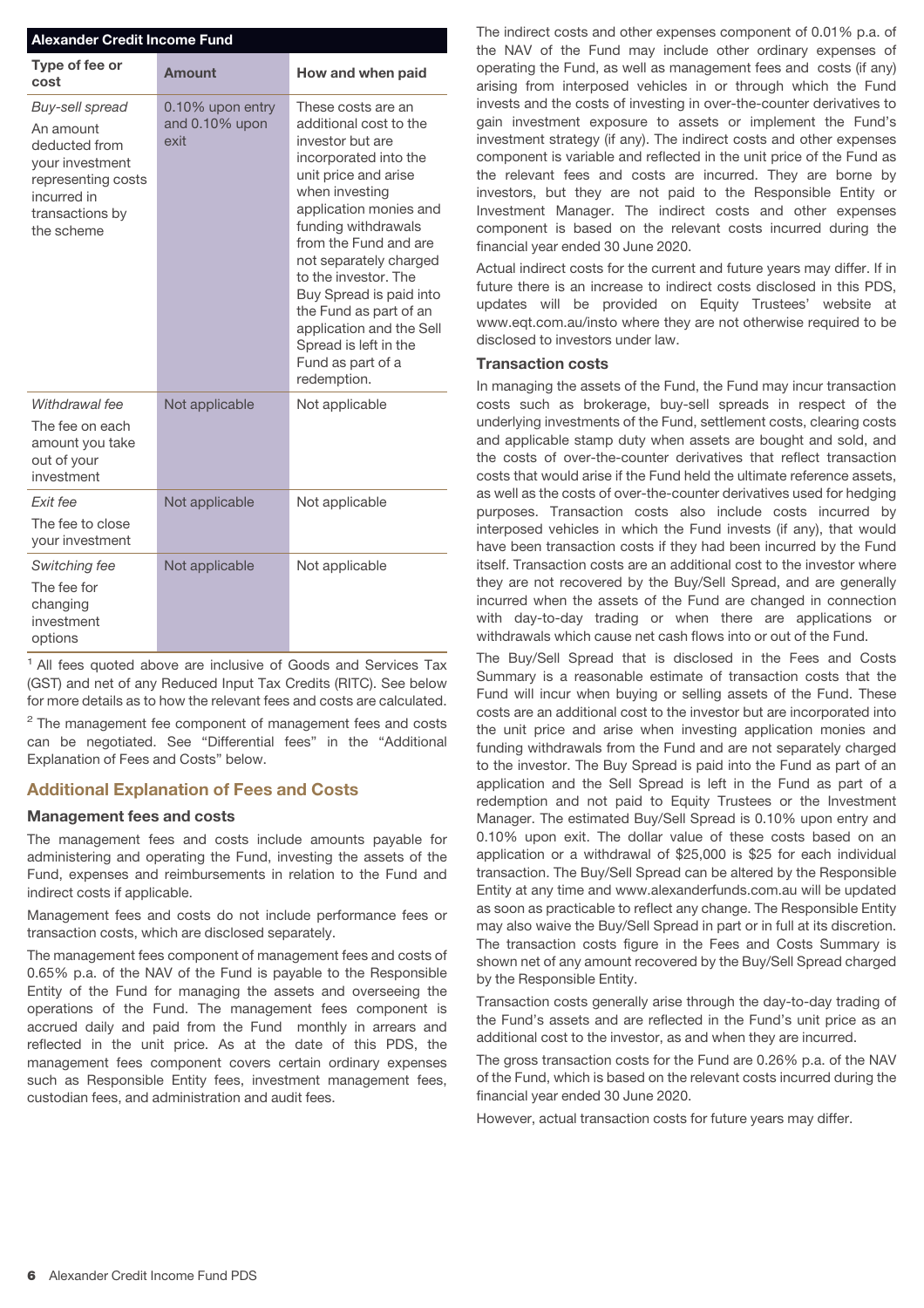#### **Can the fees change?**

Yes, all fees can change without investor consent, subject to the maximum fee amounts specified in the Constitution. The current maximum management fee to which Equity Trustees is entitled is 2% of the GAV of the Fund. However, Equity Trustees does not intend to charge that amount and will generally provide investors with at least 30 days' notice of any proposed increase to the management fees component of management fees and costs. In most circumstances, the Constitution defines the maximum level that can be charged for fees described in this PDS. Equity Trustees also has the right to recover all reasonable expenses incurred in relation to the proper performance of its duties in managing the Fund and as such these expenses may increase or decrease accordingly, without notice.

#### **Payments to IDPS Operators**

Subject to the law, annual payments may be made to some IDPS Operators because they offer the Fund on their investment menus. Product access is paid by the Investment Manager out of its investment management fee and is not an additional cost to the investor.

#### **Differential fees**

The Investment Manager may from time to time negotiate a different fee arrangement (by way of a rebate or waiver of fees) with certain investors who are Australian Wholesale Clients. Please contact the Investment Manager on +613 9039 5050 for further information.

#### **mFund**

Warning: if you are transacting through mFund your stockbroker or accredited intermediary may charge you additional fees (see their Financial Services Guide).

# **Example of annual fees and costs for an investment option**

This table gives an example of how the ongoing annual fees and costs in the investment option for this product can affect your investment over a 1-year period. You should use this table to compare this product with other products offered by managed investment schemes.

#### **EXAMPLE – Alexander Credit Income Fund**

#### **BALANCE OF \$50,000 WITH A CONTRIBUTION OF \$5,000 DURING THE YEAR**

| <b>Contribution Fees</b>                                    | Nil            | For every additional \$5,000<br>you put in, you will be<br>charged \$0                                                                                                                                                                                                                              |
|-------------------------------------------------------------|----------------|-----------------------------------------------------------------------------------------------------------------------------------------------------------------------------------------------------------------------------------------------------------------------------------------------------|
| <b>Plus</b><br>Management fees<br>and costs                 | 0.66% p.a.     | And, for every \$50,000 you<br>have in the Alexander<br>Credit Income Fund you will<br>be charged or have deducted<br>from your investment \$330<br>each year                                                                                                                                       |
| <b>Plus</b><br>Performance fees                             | Not applicable | And, you will be charged or<br>have deducted from your<br>investment \$0 in performance<br>fees each year                                                                                                                                                                                           |
| <b>Plus</b><br><b>Transaction costs</b>                     | $0.00\%$ p.a.  | And, you will be charged or<br>have deducted from your<br>investment \$0 in transaction<br>costs                                                                                                                                                                                                    |
| <b>Equals</b><br>Cost of Alexander<br>Credit Income<br>Fund |                | If you had an investment of<br>\$50,000 at the beginning of<br>the year and you put in an<br>additional \$5,000 during that<br>year, you would be charged<br>fees and costs of:<br>\$330*<br>What it costs you will<br>depend on the investment<br>option you choose and the<br>fees you negotiate. |

\* Additional fees may apply. Please note that this example does not capture all the fees and costs that may apply to you such as the Buy/Sell Spread.

This example assumes the \$5,000 contribution occurs at the end of the first year, therefore the fees and costs are calculated using the \$50,000 balance only.

**Warning: If you have consulted a financial adviser, you may pay additional fees. You should refer to the Statement of Advice or Financial Services Guide provided by your financial adviser in which details of the fees are set out.**

ASIC provides a fee calculator on www.moneysmart.gov.au, which you may use to calculate the effects of fees and costs on account balances.

The indirect costs and other expenses component of management fees and costs and transaction costs may also be based on estimates. As a result, the total fees and costs that you are charged may differ from the figures shown in the table.

# **Further reading**

You should read the important information in the Reference Guide about fees and costs under the "Fees and other costs" section before making a decision. Go to the Reference Guide which is available at www.alexanderfunds.com.au. The material relating to these matters may change between the time when you read this PDS and the day when you acquire the product.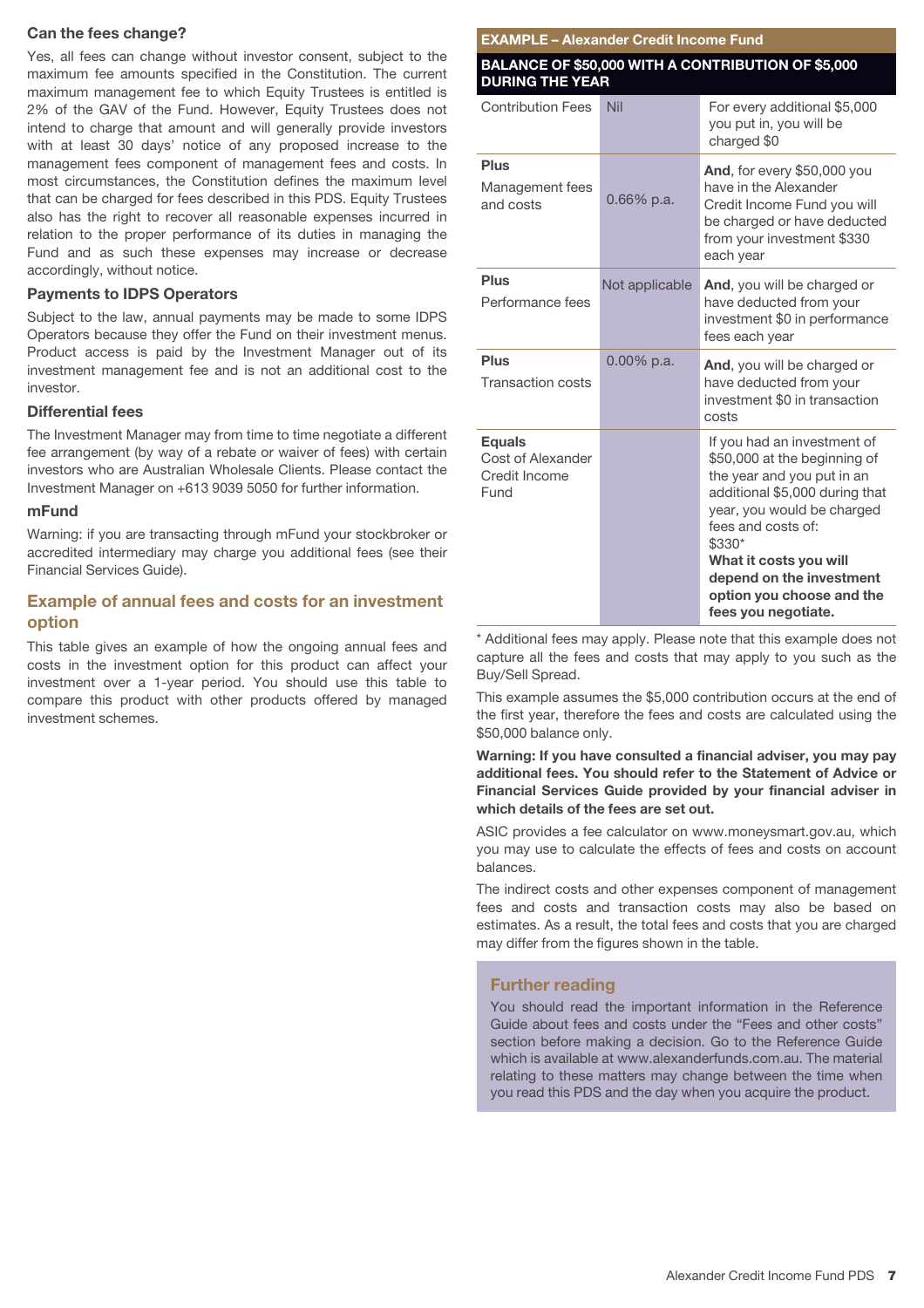# 7. How managed investment schemes are taxed

**Warning: Investing in a registered managed investment scheme (such as the Fund) is likely to have tax consequences. You are strongly advised to seek your own professional tax advice about the applicable Australian tax (including income tax, GST and duty) consequences and, if appropriate, foreign tax consequences which may apply to you based on your particular circumstances before investing in the Fund.**

The Fund is an Australian resident for tax purposes and does not generally pay tax on behalf of its investors. Australian resident investors are assessed for tax on any income and capital gains generated by the Fund to which they become presently entitled or, where the Fund has made a choice to be an Attribution Managed Investment Trust ("AMIT") and the choice is effective for the income year, are attributed to them.

### **Further reading**

You should read the important information in the Reference Guide about Taxation under the "Other important information" section before making a decision. Go to the Reference Guide which is available at www.alexanderfunds.com.au. The material relating to these matters may change between the time when you read this PDS and the day when you acquire the product.

# 8. How to apply

To invest please complete the Application Form accompanying this PDS, send funds (see details in the Application Form) and your completed Application Form to:

Alexander Credit Income Fund C/- One Registry Services PO Box R1479 Royal Exchange NSW 1225

Or send via email to alexander@oneregistryservices.com.au

If applying via mFund you will need to provide the application money directly to your licensed broker.

Please note that cash and cheques cannot be accepted and all applications must be made in Australian dollars.

# **Who can invest?**

Eligible persons (as detailed in the 'About this PDS' section) can invest, however individual investors must be 18 years of age or over.

Investors investing through an IDPS should use the application form provided by their IDPS Operator.

# **Cooling off period**

If you are a Retail Client who has invested directly in the Fund, you may have a right to a 'cooling off' period in relation to your investment in the Fund for 14 days from the earlier of:

- confirmation of the investment being received; and
- the end of the fifth business day after the units are issued.

A Retail Client may exercise this right by notifying Equity Trustees in writing. A Retail Client is entitled to a refund of their investment adjusted for any increase or decrease in the relevant Application Price between the time we process your application and the time we receive the notification from you, as well as any other tax and other reasonable administrative expenses and transaction costs associated with the acquisition and termination of the investment.

The right of a Retail Client to cool off does not apply in certain limited situations, such as if the issue is made under a distribution reinvestment plan, switching facility or represents additional contributions required under an existing agreement. Also, the right to cool off does not apply to you if you choose to exercise your rights or powers as a unit holder in the Fund during the 14 day period. This could include selling part of your investment or switching it to another product.

Indirect Investors should seek advice from their IDPS Operator as to whether cooling off rights apply to an investment in the Fund by the IDPS. The right to cool off in relation to the Fund is not directly available to an Indirect Investor. This is because an Indirect Investor does not acquire the rights of a unit holder in the Fund. Rather, an Indirect Investor directs the IDPS Operator to arrange for their monies to be invested in the Fund on their behalf. The terms and conditions of the IDPS Guide or similar type document will govern an Indirect Investor's investment in relation to the Fund and any rights an Indirect Investor may have in this regard.

### **Complaints resolution**

Equity Trustees has an established complaints handling process and is committed to properly considering and resolving all complaints. If you have a complaint about your investment, please contact us on:

Phone: 1300 133 472 Post: Equity Trustees Limited GPO Box 2307, Melbourne VIC 3001 Email: compliance@eqt.com.au

We will acknowledge receipt of the complaint within 1 Business Day or as soon as possible after receiving the complaint. We will seek to resolve your complaint as soon as practicable but not more than 30 calendar days after receiving the complaint.

If you are not satisfied with our response to your complaint, you may be able to lodge a complaint with the Australian Financial Complaints Authority ("AFCA").

Contact details are: Online: www.afca.org.au Phone: 1800 931 678 Email: info@afca.org.au Post: GPO Box 3, Melbourne VIC 3001.

The external dispute resolution body is established to assist you in resolving your complaint where you have been unable to do so with us. However, it's important that you contact us first.

# 9. Other information

# **Consent**

The Investment Manager has given and, as at the date of this PDS, has not withdrawn:

- its written consent to be named in this PDS as the investment manager of the Fund; and
- its written consent to the inclusion of the statements made about it which are specifically attributed to it, in the form and context in which they appear.

The Investment Manager has not otherwise been involved in the preparation of this PDS or caused or otherwise authorised the issue of this PDS. None of the Investment Manager nor their employees or officers accept any responsibility arising in any way for errors or omissions, other than those statements for which they have provided their written consent to Equity Trustees for inclusion in this PDS.